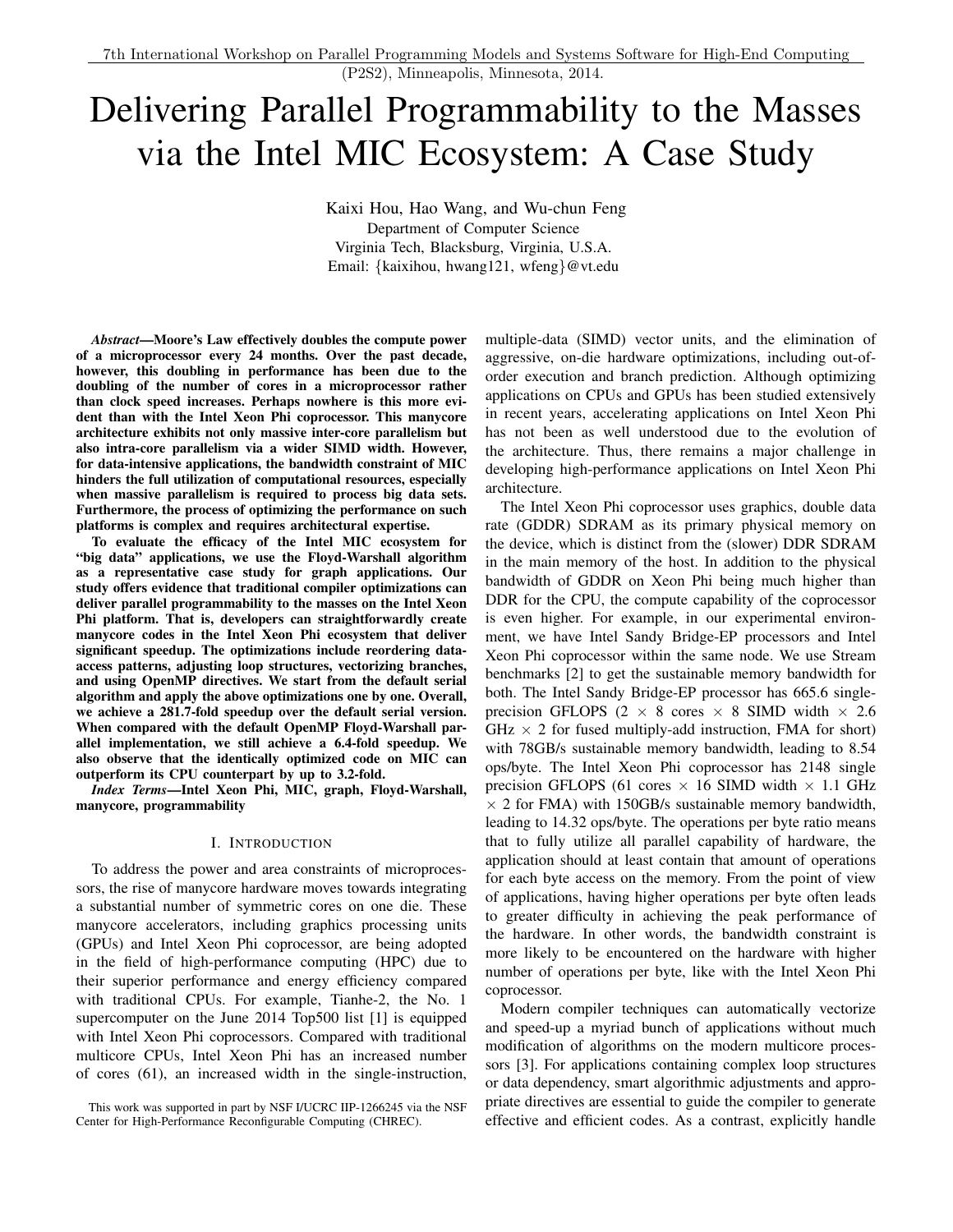such optimizations so as to improve application performance on multicore and manycore processors by utilizing SIMD intrinsics and Pthreads are also productive as shown in the previous studies [\[4\]](#page-8-3), [\[5\]](#page-8-4), [\[6\]](#page-8-5). Common to these studies is the application specific solution, which requires expertise knowledge of specific applications and hardware architectures, leading to the complexity for the manual optimizing and tuning methods. Furthermore, the obstacles of the portability will be encountered. For example, with the increasing SIMD unit width and the evolving SIMD intrinsic sets, the method explicitly using SIMD intrinsics to get the fine-grained data level parallelism in previous multicore systems cannot directly boost the performance of Intel Xeon Phi, which would require tons of labor work to rewrite whole programs using the upgraded ISA instructions. As a result, the optimizations using compiler directives are still promising on this emerging architecture. Reasonably taking advantage of such resources is of the significance for the data-intensive applications. However, these problems are not investigated thoroughly.

In this paper, we take the Floyd-Warshall algorithm as one case study of data-intensive applications to show how to use simple algorithmic adjustments with appropriate compiler directives to increase the application's performance on Intel Xeon Phi. The algorithmic adjustment includes the data blocking to improve the data locality of the memory access and the loop reconstruction for the efficient data-level parallelism. The compiler directives contain a set of pragmas to take advantage of both intra- and inter-core parallelism. Besides, we explore to search for the best combination of compiler and runtime parameters on Intel Xeon Phi by using a statistical tree-based partitioning approach, i.e., Starchart introduced in [\[7\]](#page-8-6). After applying these optimizations, we tune our implementation to achieve significant speedup and demonstrate the simplified programmability on Intel Xeon Phi. In our evaluations, we have observed up to 281.7-fold and 6.4-fold speedup on Intel Xeon Phi over the default serial implementation and the parallel OpenMP implementation, respectively. We also observe that the exactly same optimized implementation on Intel Xeon Phi can get up to 3.2-fold speedup over that on Intel Xeon multicore processor.

The remaining of this paper is organized as follows. Section [II](#page-1-0) will provide the necessary background for our research. Section [III](#page-2-0) will describe the methodology we used to optimize the Floyd-Warshall algorithm on Intel Xeon Phi. Section [IV](#page-5-0) will present the evaluation results. Section [V](#page-7-0) will discuss the related work in this field. We will summarize our research and present the future work in Section [VI.](#page-8-7)

# II. BACKGROUND

# <span id="page-1-0"></span>*A. Intel Xeon Phi Coprocessor*

The Intel Xeon Phi coprocessor in our experiments consists of 61 in-order cores, each of which contains 32 512-bit SIMD registers and supports 4 hardware threads in an effort to hide memory access latency. To achieve the power efficiency, the cores operate at a relatively lower frequency and fewer pipeline stages. The memory hierarchy of Xeon Phi contains two levels of cache, i.e. 32 KB L1 data cache and 512 KB L2 cache. The Intel Xeon Phi coprocessor is physically connected to the host via PCIe. There are two programming models supported by the coprocessor. One is the *offload* mode, and the other is the *native* mode. The *offload* mode provides an explicit way to transfer data between host and coprocessor, just like using GPU. In contrast, the *native* mode reflects another salient feature of Intel Xeon Phi, i.e., the operating system installed on the coprocessor supports x86-compatible programs to execute directly, just like on traditional multicore CPUs. With the *native* mode, we can run OpenMP or Pthread applications without any modification on the coprocessor. In this paper, we will focus on the *native* mode.

Not only providing inter-core parallelism with numerous physical cores, the Intel Xeon Phi is also offering a rich ISA (Instruction Set Architecture) to support a quantity and a variety of vector, shuffle, and scalar operations. These new operations enhance the arithmetic computation performance and the data processing functionality. More importantly, this provides application developers the flexibility to take advantage of the intra-core parallelism by efficiently utilizing wider 512-bit SIMD registers. For example, the fused vector multiply-add operations provide more accurate results, the swizzle operations work as the lightweight version of their shuffle counterparts, and the reduction operations improve the programmability of using vectors. On the other hand, in order to use SIMD instructions, we usually prepare the data to each slot of the vector in advance, which will inevitably bring certain overheads. For example, considering the fact that the 512-bit register is comprised of 4 128-bit lanes, programmers often need to carry out the intra-lane and cross-lane shuffle operations to accommodate data for the subsequent SIMD operations, leading to performance penalty and increased complexity. This requires us to keep the balance between the benefits of using SIMD and the overheads caused by the data rearranging.

## *B. Floyd-Warshall Algorithm*

The shortest path problem belongs to one of the basic and classic problems in the graph theory. There are two major variants of the shortest path problem: first is the single source shortest paths (SSSP) problem to compute the least-cost distance between the given pairs of vertices, and second is the all-pairs shortest paths (APSP) problem to compute the leastcost distances between all pairs of vertices in the graph. The Floyd-Warshall algorithm [\[8\]](#page-8-8), [\[9\]](#page-8-9) is a dynamic programming solution for APSP problem by using an increasing subset of the entire vertices as intermediate steps along the way. It has the complexity of  $O(n^3)$  to keep track of the shortest path for all pairs of vertices. Algorithm [1](#page-2-1) exhibits the naive Floyd-Warshall algorithm, which compares all the possible paths between each pair of vertices from *u* to *v* through the intermediate vertex  $k$ . The |V| represents the number of vertices. The *dist* matrix keeps the original distances at the beginning and then changes to the shortest distances between each pair of vertices. Thus,  $dist[u][v]$  represents the current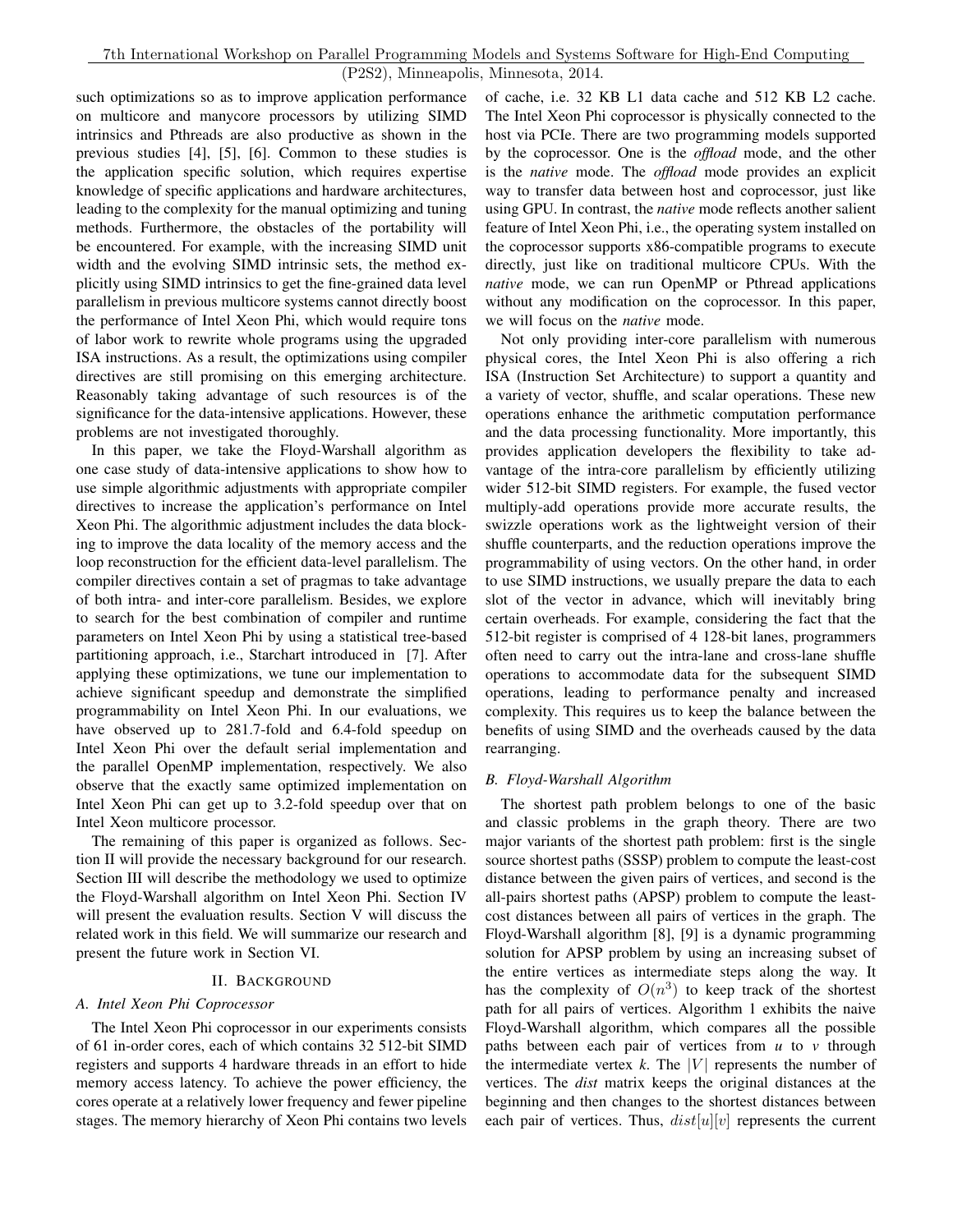optimal distance from the vertex *u* to *v*. The *path* matrix is used to store the highest intermediate vertex on the path of each pair. Thus,  $path[u][v]$  denotes the index of highest intermediate vertex that vertex *u* goes through to vertex *v*. The path flow reconstruction can be conducted recursively based on the *path* matrix.

<span id="page-2-1"></span>Algorithm 1 Naive Floyd-Warshall Algorithm

|     | 1: <b>INPUT</b> : Distance matrix <i>dist</i>                     |
|-----|-------------------------------------------------------------------|
|     | 2. OUTPUT: Updated Distance matrix <i>dist</i> storing the short- |
|     | est distances between each pair of vertices; Path matrix          |
|     | <i>path</i> for path flow reconstruction                          |
|     | 3: for $k = 0$ to  V  do                                          |
| 4:  | for $u = 0$ to  V  do                                             |
| 5:  | for $v = 0$ to  V  do                                             |
| 6:  | if $dist[u][k] + dist[k][v] \leq dist[u][v]$ then                 |
| 7:  | $dist[u][v] \leftarrow dist[u][k] + dist[k][v]$                   |
| 8:  | $path[u][v] \leftarrow k$                                         |
| 9:  | end if                                                            |
| 10: | end for                                                           |
| 11: | end for                                                           |
|     | $12:$ end for                                                     |
|     |                                                                   |

## III. METHODOLOGY

<span id="page-2-0"></span>In this section, we use Floyd-Warshall algorithm as a case study to explore the parallel programmability on Intel Xeon Phi. We attempt to start from the optimizations of the singlethreaded version through exploiting better memory access pattern and data level parallelism. In an attempt to understand the SIMD instructions adopted by the compiler, we also show our preliminary implementation that uses the SIMD intrinsics explicitly to exploit the data level parallelism. Then, we achieve thread level parallelism by inserting appropriate OpenMP directives before loops. Finally, we use a statistical method to search the best combination of the compiler and runtime parameters for the optimized Floyd-Warshall algorithm on Intel Xeon Phi.

#### *A. Improve Data Reuse*

The high ratio of data access to computation is a challenge generally encountered by the parallel graph processing [\[10\]](#page-8-10). The high ratio may cause applications to be memory bandwidth bound, thereby leading to the under-utilization of computing resources. This motivates the need to put the reusable data into the cache. As a widely accepted optimization to enhance the data reuse, the data blocking [\[11\]](#page-8-11) can help mitigate the negative effects of memory bandwidth bottlenecks in numerous graph algorithms. A typical loop transformation for data blocking involves a well-designed combination of loop splitting, interchanging, and fusing. However, due to the data dependency in the three-level nested loop of Floyd-Warshall algorithm shown in Algorithm [1,](#page-2-1) directly applying the aforementioned blocking techniques on such loops is impractical. Thus, we first change the naive Floyd-Warshall

algorithm to the blocked Floyd-Warshall algorithm [\[12\]](#page-8-12) to improve the data locality.

As shown in Figure [1](#page-2-2) and Algorithm [2,](#page-3-0) the whole matrix *dist* is divided into blocks, whose dimension size is donated as *block size*. The computations are divided into three steps based on the data dependency among the blocks: (1) update the block  $(k, k)$  along the diagonal. In each iteration, the block  $(k, k)$  is self-dependent, meaning that only the data inside this block are used for the computation; (2) update the blocks  $(k, j)$  on the same row and the blocks  $(i, k)$  on the same column with the block  $(k, k)$ ; (3) update remaining blocks  $(i, j)$ , whose computation depends on the blocks  $(i, k)$  on its row and the blocks  $(k, j)$  on its column. The performance of the blocked Floyd-Warshall algorithm is affected by many factors, including the loop structure, the block size, and the underlying hardware features. Accordingly, we will carry out the loop reconstruction in Section [III-B](#page-2-3) and explore the best combination of parameters in Section [III-E,](#page-4-0) respectively. With these optimizations, the performance of the blocked algorithm will significantly outperform the naive implementation.



<span id="page-2-2"></span>Fig. 1. The procedure of the blocked Floyd-Warshall algorithm and the data dependency in each step (the working area has been padded to the multiple of block size.)

#### <span id="page-2-3"></span>*B. Data Level Parallelism*

The core computation of Floyd-Warshall algorithm, shown in the innermost loop of the Algorithm [1](#page-2-1) and Algorithm [2,](#page-3-0) is updating the distance matrix based on the results of the comparison between two reals, which represent the cost of different routes. Although the presence of control flow may generally invalidate the auto-vectorization attempts of the compiler, it is still possible to auto-vectorize such codes since the comparisons in the "if" statements can be implemented as the masked operations [\[13\]](#page-8-13). However, in practice, for the blocked Floyd-Warshall, the compiler is still stalled on solving such loops and reports that the existence of potential vector dependence has prevented the auto-vectorization attempts. Therefore, we need to modify the implementation and tell the compiler it is safe to make the vectorization. Before we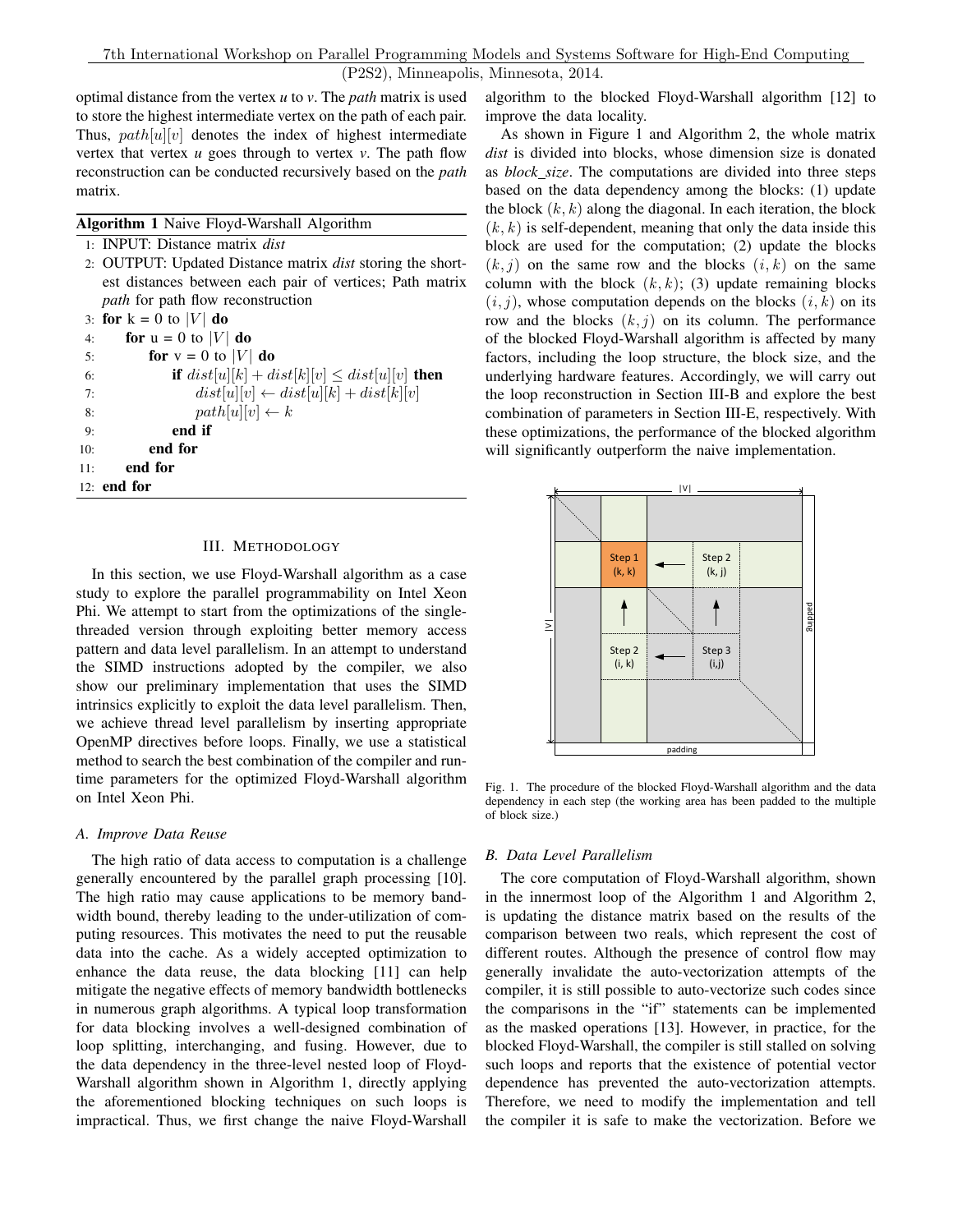<span id="page-3-0"></span>

| Algorithm 2 Blocked Floyd-Warshall Algorithm                            |  |  |  |  |
|-------------------------------------------------------------------------|--|--|--|--|
| 1: <b>function</b> UPDATE(int $k_0$ , int $u_0$ , int $v_0$ )           |  |  |  |  |
| for $k = k_0$ to MIN( $k_0 + block\_size,  V $ ) do<br>2:               |  |  |  |  |
| for $u = u_0$ to MIN( $u_0 + block\_size,  V $ ) do<br>3:               |  |  |  |  |
| <b>for</b> $v = v_0$ to MIN( $v_0 + block\_size,  V $ ) <b>do</b><br>4: |  |  |  |  |
| if $dist[u][k] + dist[k][v] \leq dist[u][v]$ then<br>5:                 |  |  |  |  |
| $dist[u][v] \leftarrow dist[u][k] + dist[k][v]$<br>6:                   |  |  |  |  |
| $path[u][v] \leftarrow k$<br>7:                                         |  |  |  |  |
| end if<br>8:                                                            |  |  |  |  |
| end for<br>9:                                                           |  |  |  |  |
| end for<br>10:                                                          |  |  |  |  |
| end for<br>11:                                                          |  |  |  |  |
| 12: end function                                                        |  |  |  |  |
| 13: //main function                                                     |  |  |  |  |
| <b>for</b> $k = 1$ to $ V $ : block_size <b>do</b><br>14:               |  |  |  |  |
| //step 1: update diagonal block $(k, k)$<br>15:                         |  |  |  |  |
| call $UPDATE(k, k, k)$<br>16:                                           |  |  |  |  |
| //step 2: update blocks $(k, j)$ on the row<br>17:                      |  |  |  |  |
| <b>for</b> $j = 1$ to $ V $ : block_size <b>do</b><br>18:               |  |  |  |  |
| call $UPDATE(k, k, j)$<br>19:                                           |  |  |  |  |
| end for<br>20:                                                          |  |  |  |  |
| //step 2: update blocks $(i, k)$ on the column<br>21:                   |  |  |  |  |
| <b>for</b> $i = 1$ to $ V $ : block_size <b>do</b><br>22:               |  |  |  |  |
| call $UPDATE(k, i, k)$<br>23:                                           |  |  |  |  |
| end for<br>24:                                                          |  |  |  |  |
| //step 3: update other blocks $(i, j)$<br>25:                           |  |  |  |  |
| <b>for</b> $i = 1$ to $ V $ : block_size <b>do</b><br>26:               |  |  |  |  |
| <b>for</b> $j = 1$ to $ V $ : block_size <b>do</b><br>27:               |  |  |  |  |
| call $UPDATE(k, i, j)$<br>28:                                           |  |  |  |  |
| end for<br>29:                                                          |  |  |  |  |
| end for<br>30:                                                          |  |  |  |  |
| 31: end for                                                             |  |  |  |  |

describe our adjustment of the algorithm, we first introduce several directives that guide the Intel compiler to vectorize these loops. More information can be found in the guide of the Intel compiler [\[13\]](#page-8-13).

- *pragma vector always*: vectorize the loop regardless of the efficiency, but the prerequisite is that the compiler has to believe it is safe to do so.
- *pragma ivdep*: tell the compiler the potential dependencies don't exist and it is safe to ignore them.
- *pragma simd*: launch user-mandated vectorization, which is the most aggressive directive.

Therefore, in this algorithm, the use of the *pragma ivdep* is sufficient to tell the compiler that the potential dependencies can be safely ignored and then make the innermost loop vectorized. This directive works fine with the step 1 (line 16) and the first loop in step 2 (line 19) of Algorithm [2.](#page-3-0) However, while dealing with the remaining two loops, the compiler reports "Top test could not be found" indicating the loop doesn't fulfill the requirements of auto-vectorization. This is caused by the compiler's analysis of the vector dependencies and the existence of the MIN operations. In Algorithm [2,](#page-3-0) we use the data padding technique to generate more efficient

codes for SIMDization by aligning the data of each row. As a double-edged sword, the additional operations are necessary to check whether the data can fill the whole block in the last block of the column. As a result, three MIN operations are used in the UPDATE function to avoid the computation on the padded area, shown in Figure [1,](#page-2-2) when the value of  $|V|$  is not a multiple of *block size*. The top portion (version 1) of Figure [2](#page-4-1) illustrates the effective computation area and its corresponding codes. Because of the presence of such boundary checking in the loops, especially the innermost one, the compiler fails to generate efficient SIMDized codes. Even if we replace such MIN operations with variables prior to the loops (version 2), the same problem is still encountered. In order to resolve this problem, we modify the code by conducting the redundant computation on the padded area (version 3). Since we don't take the results of the redundant computation back as input, i.e., set k always within 1 to |V|, we can guarantee the correctness of the result. In the codes of version 3 in the Figure [2,](#page-4-1) we remove both MIN operations in the two innermost loops and at the same time make sure that the elements outsides the boundary (dark gray area) don't be used as inputs by keeping the MIN operation in the outermost loop to load data. After such loop reconstructions, all the innermost loops in Algorithm [2](#page-3-0) can be efficiently auto-vectorized by Intel compiler.

## *C. Manual DLP Optimization*

To better understand the mechanisms of the autovectorization adopted by the compiler, we also explore the SIMD operations by explicitly using the intrinsics from Intel Xeon Phi's ISA. The pseudo-code for the core computation of Floyd-Warshall algorithm is listed in Algorithm [3.](#page-4-2) The intermediate vertex between any pair of vertices along the possible shortest paths is designated by *k*. The result of the vector comparison operation between the old and new distance values, stored in SIMD variable  $upd_v$  and  $sum_v$  respectively, is represented by one 16-bit mask *cmp m*, where each bit is set to one if the comparison of corresponding pair of elements is true. Once the mask is available, it is then served as the write mask for the masked variant of store operation to update the distance and path values in the destination memory *dist* and *path*.

In our experiments, we have observed better performance of the auto-vectorization described in the previous subsection than our manual implementation in this subsection. Since this is only our preliminary work to explore the vectorization on Xeon Phi, there still exists optimization space for better performance, such as prefetching. On the other hand, the outperforming result of the auto-vectorized code illustrates even with the traditional techniques, i.e., the data blocking, the loop reconstruction, and the proper pragmas, the compiler can generate the highly efficient code.

## *D. Thread Level Parallelism*

As we move to a higher level of optimization, we use OpenMP pragmas to exploit thread-level parallelism of In-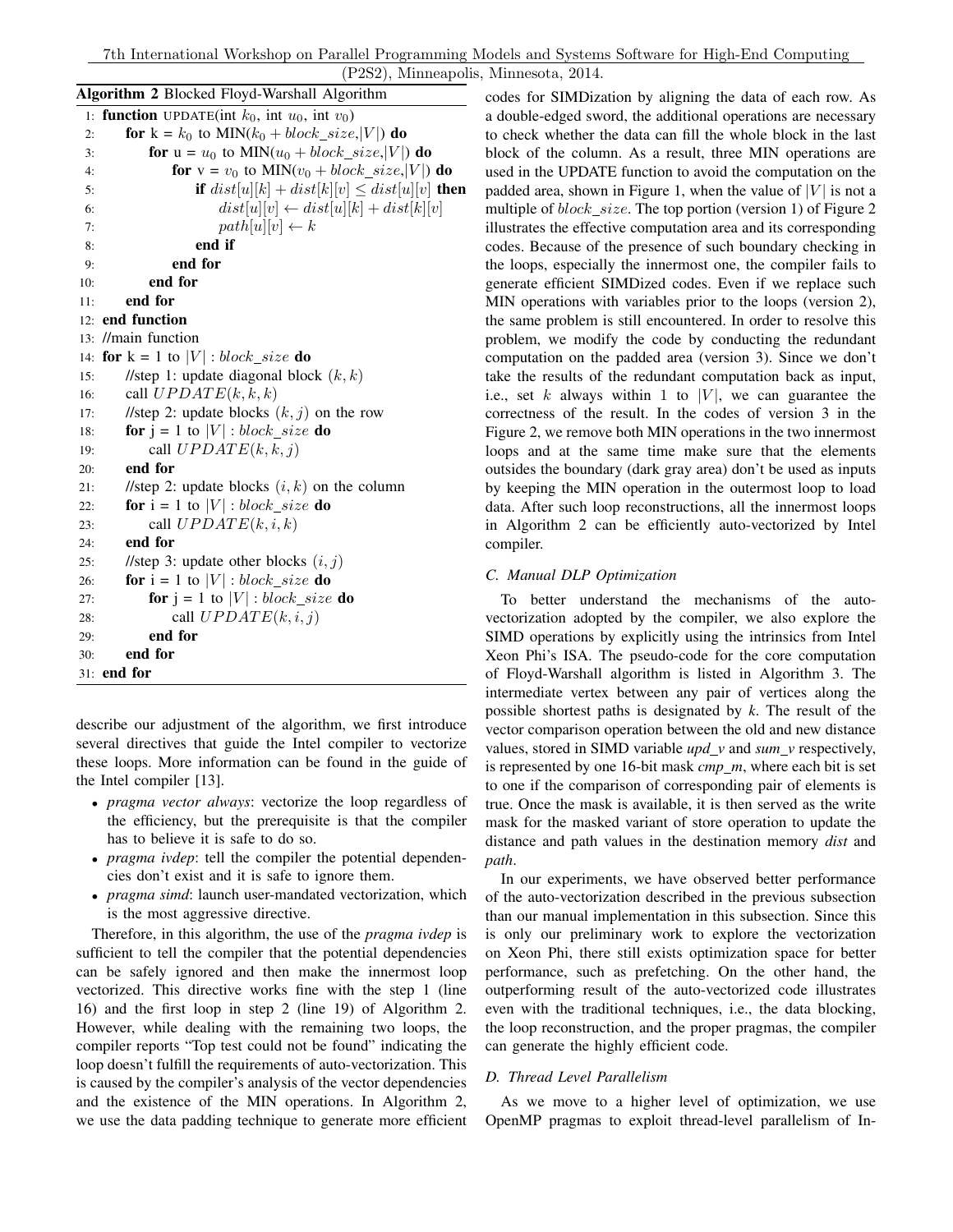

<span id="page-4-1"></span>Fig. 2. Three versions of the loop structure modification. Only the loops in version 3, modified by inserting redundant calculations, are SIMD-friendly

<span id="page-4-2"></span>Algorithm 3 Pseudo-code for implementing the 16-wide comparison of Floyd-Warshall algorithm

|     | 1: <b>for</b> $k = k_0$ to $k_0 + \text{simd\_width}$ <b>do</b> |
|-----|-----------------------------------------------------------------|
| 2:  | $path_v = avx512_set1(k)$                                       |
| 3:  | row_v = $\text{avx}512\_load(dist[k][v_0])$                     |
| 4:  | <b>for</b> $u = u_0$ to $u_0 + \text{simd\_width}$ <b>do</b>    |
| 5:  | $col_v = \text{avx}512\_set1(dist[u][k])$                       |
| 6:  | $sum_v = avx512\_add(col_v, row_v)$                             |
| 7:  | $upd_v = avx512\_load(dist[u][v_0])$                            |
| 8:  | $cmp_m = avx512\_compare\_mask(sum_v, upd_v,>)$                 |
| 9:  | $\text{avx}512\_mask\_store(dist, sum_v,cmp_m)$                 |
| 10: | $\frac{avx512 \text{ } mask\_store(path, path\_v,cmp\_m)}{}$    |
| 11: | end for                                                         |
|     | $12:$ end for                                                   |
|     |                                                                 |

tel Xeon Phi's manycore architecture. OpenMP provides a portable way to parallelize serial programs on shared memory parallel systems with many convenient features including the run-time specification of thread number, thread affinity to cores, as well as clauses defining lists of private or shared variables [\[14\]](#page-8-14). In our algorithm, because of the data dependencies from the different passes through the outermost loop, i.e., line 14 of Algorithm [2,](#page-3-0) this loop is not a good candidate for OpenMP parallelization. Even for the inner loops, each computing step relies on the previous step's result, as shown in Figure [1.](#page-2-2) The loops in step 2 and 3, i.e., line 18, 22, and 26, exhibit most parallelism opportunities and dominate the overall performance. When taking all these into account, we decide to apply OpenMP pragmas on them to improve the performance.

# <span id="page-4-0"></span>*E. Select Appropriate Configuration Settings*

Our Floyd-Warshall algorithm adopts multiple optimizations with many configurable parameters, such as the block size, thread number, and runtime scheduling policy. The choice of appropriate combination of parameters is a real challenge, because the amount of possible combinations are numerous and sometimes the parameters are affected by each other. For example, the number of threads per core might affect the block size, because the threads are sharing the same physical resources. The poor configuration will cause severe performance downgrade. One possible solution to find the appropriate combination of parameters is the exhaustive study, but this is time-consuming and impractical. Especially, when we need to adjust the size of the input datasets, we have to re-calculate the best combination of parameters exhaustively.

To obtain some insights of the parameters, some statistical machine learning methods are proposed in previous research [\[7\]](#page-8-6), [\[15\]](#page-8-15), [\[16\]](#page-8-16) to prune the optimization space. In this paper, we adopt a tree-based partition approach, known as Starchart [\[7\]](#page-8-6). The general idea can be described as below. First, the construction of this tree is based on the performance values from randomly selected samples, which have the format of (par1, par2, ..., parn, perf). The par<sup>n</sup> represents the possible value of parameter  $n$ , while the  $perf$  can be defined according to the optimized objective, such as the execution time or the power measurement. Then, the differences of the squared sum between the original whole set and the subsets partitioned by the possible values of parameters will be calculated. The parameter which creates the maximum gap in current level of partitions will be selected and then the execution will be moved on to the partitions of the two subsets of next level. This method is based on the application design parameters rather than performance counter measurements to search for the best configuration settings. The generated view of the partition tree can be used to provide insights of the significance of each parameter and even their relationships. Since the tool Starchart provides the detailed examples to accomplish the parameter selection, we use this tool and choose five parameters to implement the parameter selection, which are listed in the Table [I](#page-5-1) below. The pool of input values consists of 480 samples generated from our optimized version with various combinations of the five parameters. We follow the guide of the paper [\[7\]](#page-8-6) and randomly select 200 samples to build the partitioning tree step by step shown in Figure [3.](#page-5-2)

In the Figure [3](#page-5-2) below, we can see that the algorithm exhibits different behaviors given the two scales of input number of vertices. In both cases, the choice of appropriate block size and thread number is most significant, which means these two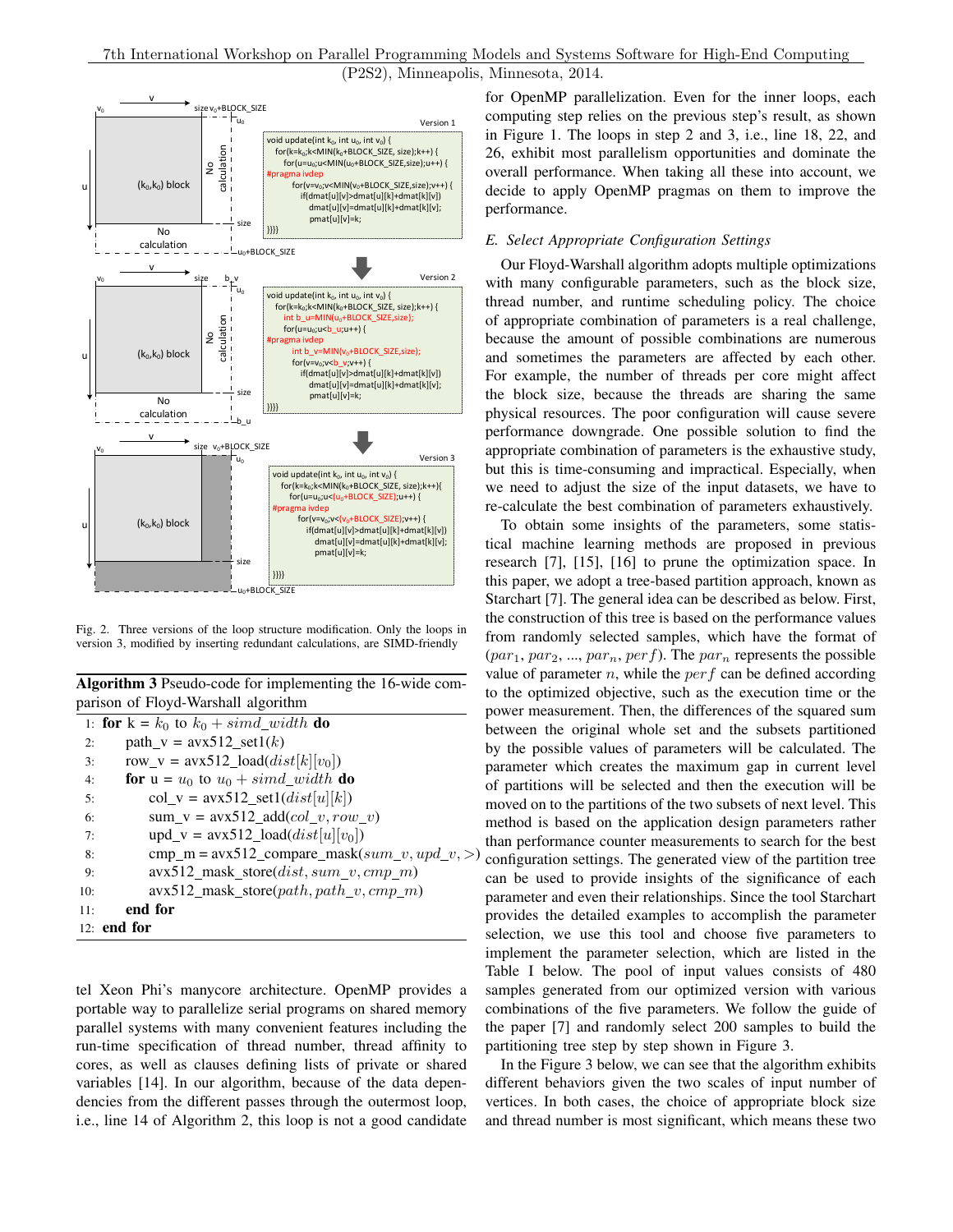(P2S2), Minneapolis, Minnesota, 2014.

TABLE I PARAMETER OVERVIEW

<span id="page-5-1"></span>

| Parameter Name         | Values                                    | Description              |  |
|------------------------|-------------------------------------------|--------------------------|--|
| Data Size              | 2000,4000                                 | number of vertices       |  |
|                        |                                           | (small, large)           |  |
| <b>Block Size</b>      | 16,32,48,64                               | block dimension          |  |
|                        |                                           | (multiple of SIMD width) |  |
| <b>Task Allocation</b> | $\overline{\text{blk,cyc}}1,\text{cyc2},$ | block or cyclic (various |  |
|                        | cyc3,cyc4                                 | chunk sizes) scheduling  |  |
| <b>Thread Number</b>   | 61, 122, 183, 244                         | OpenMP thread number     |  |
| Thread Affinity        | balanced, scatter,                        | thread binding           |  |
|                        | compact                                   | to each core             |  |



<span id="page-5-2"></span>Fig. 3. The tree-based partitioning view of the compiler and runtime parameters of the Floyd-Warshall algorithm on Intel Xeon Phi

factors affect the performance most and are prior parameters to be considered. As a contrast, the other parameters, such as thread affinity, can be "ignored" if we don't have a suitable block size. The poor choice of the significant parameters may hide the effects caused by the less significant parameters. Aggregating the results from the view of Figure [3,](#page-5-2) we select the block size of 32, thread number of 244, OpenMP allocation method *block* for number of vertices le 2000 and *cyclic* for number of vertices  $> 2000$ , and OpenMP thread affinity *balanced*. In the experimental section of strong scaling, we will also show the results of the effects by using different types of thread affinity. Note that although 240 threads are usually adopted because one core takes charge of the micro-OS on Xeon Phi, we still observe better performance achieved by using 244 threads.

### IV. PERFORMANCE ANALYSIS

<span id="page-5-0"></span>We carry out our experimental evaluations on a compute node with Intel Xeon Phi coprocessor. This compute node consists of two Intel Xeon processor E5-2670 running at 2.60 GHz along with 64 GB DDR3 SDRAM, and one Intel Xeon Phi Knight Corner coprocessor. The detailed hardware configuration is presented in Table [II.](#page-5-3) The operating system on the host is the 64-bit CentOS distribution with the 2.6.32- 279 Linux kernel. The Linux micro OS in the coprocessor is Intel MIC Platform Software Stack release 2.1 on the 2.6.38.8 Linux kernel. The compiler we used is the *icc* from the Intel Composer XE 2013 [\[17\]](#page-8-17). We use the flag *-mmic* and default optimization *-O2* to compile the codes for the *native* mode. We use OpenMP 3.1 [\[14\]](#page-8-14) to parallelize the outer loops and "*pragma ivdep*" in the inner loops as described in the previous section. In our evaluations, we use the graph generator GTgraph [\[18\]](#page-8-18) to create input datasets of vertices. This tool allows users to specify the number of vertices and edges.

TABLE II TESTING PLATFORMS

<span id="page-5-3"></span>

|                     | Intel CPU    | Intel Xeon Phi |
|---------------------|--------------|----------------|
| Code Name           | Sandy Bridge | Knight Corner  |
| Cores               | $8 \times 2$ | 61             |
| Clock Frequency     | 2.60 GHz     | 1.238 GHz      |
| Hardware Threads    | 2            | 4              |
| SIMD Width          | $256$ -bit   | $512$ -bit     |
| L1/L2/L3 Cache (KB) | 32/256/20480 | 32/512/        |
| Memory Type         | DDR3         | GDDR5          |
| Memory Size (GB)    | $8 \times 8$ | 16             |
| Stream Bandwidth    | 78 GB/s      | 150 GB/s       |
|                     |              |                |

#### *A. Performance Improvements*

In this section, we first choose one dataset consisting of 2000 vertices to illustrate the performance improvements brought by each optimization, including the data blocking, the directive-based SIMDization, the loop reconstruction, and the OpenMP-based parallelism. Then, we compare the default Floyd-Warshall algorithm parallelized by OpenMP with our optimized algorithm over various scales of input data sets. Moreover, we show the performance of the same optimized codes on CPU to demonstrate the programming portability between CPU and MIC.

<span id="page-5-4"></span>*1) Step-by-step Performance Improvement:* Figure [4](#page-6-0) shows the performance benefits after applying different levels of optimizations presented in Section [III.](#page-2-0) Counter-intuitively, the blocked modification of the algorithm downgrades the performance by 14%. There are two major reasons. First, the blocked version brings redundant computations in the step 2 and the step 3. For example, the blocks  $(i, k)$  and  $(k, j)$ are recomputed in the step 3, even though they have been updated in the step 2. Second, the loop structure hinders the compiler to generate efficient code. In this algorithm, the performance degradation most comes from the second reason. Therefore, after applying the loop reconstruction by removing the MIN operations of two innermost loops, we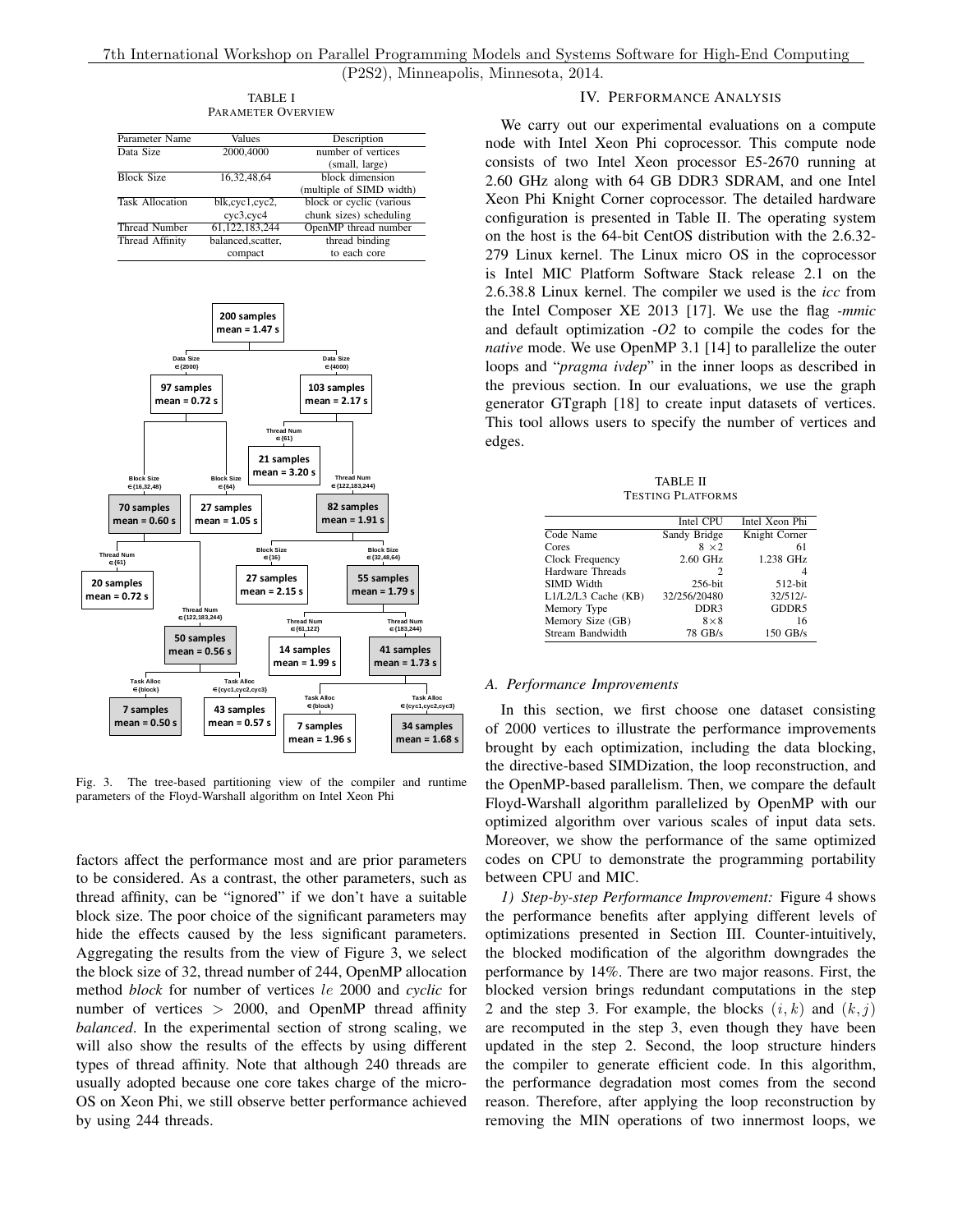can successfully achieve 1.76-fold speedup over the default version.

By using the SIMD directives, we can reach another 4.1 fold speedup over the blocked version from 102.1s to 24.9s. Actually, we also tried to apply SIMD directives (*pragma ivdep*) on the blocked version without loop reconstruction. Unfortunately, it turns out that the loops inside the last two UPDATE function, i.e., line 23 and 28 in Algorithm [2,](#page-3-0) cannot be correctly auto-vectorized. After removing the MIN operations, all the innermost loops are successfully vectorized. Note that even we substitute the MIN operations with corresponding variables whose values are given by the MIN operations before the loops, as shown in the version 2 of Figure [2,](#page-4-1) we cannot vectorize the loops neither. After checking the assembly codes, we believe that the MIN operations in the nested loops  $(k, i, k)$ and  $(k, i, j)$  prevent the compiler from analyzing the correct data dependencies and generating efficient codes. In the future, we need to design more experiments to investigate how the compiler optimizations are hindered by such operations.

Considering the width of vector instructions on Intel Xeon Phi, i.e., 512 bits (16), the speedup we achieved is about one forth of the theoretical speedup. The gap comes from two major factors. The first is that not all the portion of the code can be vectorized, leading to the suboptimal speedup. The second is due to the memory-bound nature of the Floyd-Warshall algorithm. Our implementation of the algorithm performs 2 float operations on three floats including  $dist[u][k]$ ,  $dist[k][v]$ ,  $dist[u][v]$  that means  $3\times4=12$  bytes of data, and thus generates 0.17 (ops/byte) of memory bandwidth requirements. In contrast, the Intel Xeon Phi coprocessor can provide 14.32 (ops/byte) (in Section [I\)](#page-0-0), indicating the hardware computing resources are under-utilized in this application since we cannot be fast enough to feed the computing resources with sufficient data.



<span id="page-6-0"></span>Fig. 4. The benefits of different optimization methods on the Floyd-Warshall algorithm (using 2,000 vertices)

We examine the benefits of OpenMP in accelerating computation by exploiting the abundant thread-level parallelism. We apply the OpenMP pragmas over the step 2 and step 3 (line 18, 22, and 26 in Algorithm [2\)](#page-3-0). The runtime parameters include 244 threads and the *balanced* thread affinity. The results show that our optimized implementation of the Floyd-Warshall algorithm benefits most from the thread-level parallelism, leading to another 40-fold speedup. The speedup is relevant with the data block and the thread binding. In our implementation, the working sets of the distance and path matrix are rearranged block by block so as to match the requirement of SIMD operations and data reuse in the cache. Each block having  $32\times32$  floating-point elements will take up 4 kB memory. As the computing steps move on in each iteration, more blocks will be loaded into the cache, i.e., 4 kB, 8 kB, 12 kB for the three phases respectively. Because the possibility of sharing data between neighboring threads is relatively high, it is more possible to reuse the data in the L1 cache loaded by the adjacent threads running in the same core with the *balanced* thread binding. For example, in the third computing step, four threads working on the same row can share the block  $(i, k)$ , thereby leading to 36 kB occupied space (4 blocks  $(k, j)$ , 4 blocks  $(i, j)$ , and 1 shared block  $(i, k)$ ) rather than 48 kB. Considering the 32 kB size of the L1 cache for each core, running the Floyd-Warshall algorithm using 4 threads per core is preferable, which also explains the results shown in Section [III-E.](#page-4-0)



<span id="page-6-1"></span>Fig. 5. OpenMP of three different version of Floyd-Warshall algorithms

In Figure [5,](#page-6-1) we show the performance of three versions of Floyd-Warshall algorithm with OpenMP enabled over the growing data sets from 1,000 to 16,000 vertices. In addition, considering the compatibility of optimizations on Intel Xeon Phi and x86 CPUs, we also compare the performance of the totally same code on CPU and on Xeon Phi. The first version "Default FW with OpenMP (MIC)"is the default algorithm (shown in Algorithm [1\)](#page-2-1) using OpenMP pragmas on line 4. Because OpenMP is a general method to accelerate programs in multicore/manycore systems, we treat this version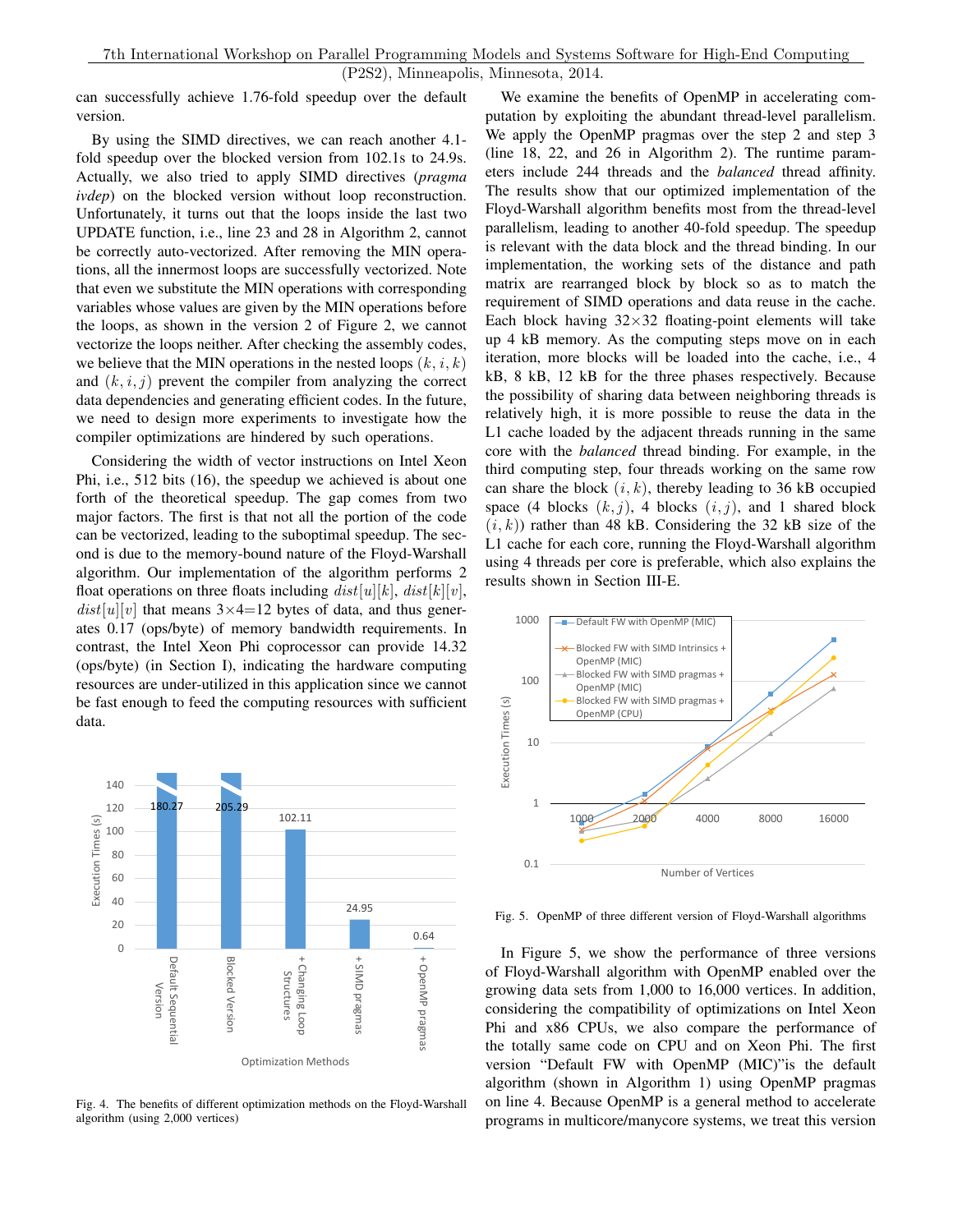as the baseline. The figure presents that our optimized version "Blocked FW with SIMD pragmas + OpenMP (MIC)" can achieve 1.37-fold to 6.39-fold speedup over the baseline. We also compare the performance of the manual optimization using SIMD intrinsics denoted as "Blocked FW with SIMD Intrinsics + OpenMP (MIC)". This version has 1.2-fold to 3.7 fold speedup over the baseline but slower than the compiler directive version "Blocked FW with SIMD pragmas + OpenMP (MIC) ". After comparing the assembly codes generated by these two versions, we found that the compiler can generate more efficient prefetching instructions and conduct better loop unrolling than the manual optimization we implemented. This provides a positive evidence of using "simple" techniques to fill the Ninja gap [\[3\]](#page-8-2), which is defined as the performance gap between the code generated by the expert programmers (prefer to re-design and re-write the programs, sometimes even use assembly codes) and that generated by the general programmers (prefer to use "simple" techniques, such as pragmas of OpenMP). Compared with the performance on CPU, our optimized implementation can achieve up to 3.2-fold speedup without any code modifications. This illustrates the portability benefit of using Intel Xeon Phi as the accelerator for existing and optimized applications on multicore CPU.

*2) Scalability:* In this section, we evaluate the strong scaling of our optimized Floyd-Warshall algorithm over an increasing number of threads with different thread affinity types, i.e. *balanced*, *scatter*, and *compact*, on the 61-core Intel Xeon Phi. All of the experiments are conducted on the graph with 16,000 vertices.



<span id="page-7-1"></span>Fig. 6. Strong scaling of our optimized Floyd-Warshall algorithm with different thread affinity types, i.e., *balanced*, *scatter*, and *compact* (using 16,000 vertices)

Figure [6](#page-7-1) illustrates the strong scaling of our optimized Floyd-Warshall algorithm. We change the thread number from 61 threads to  $4 \times 61$  threads where 61 is the number of physical cores on the coprocessor. The results indicate that at the beginning using 61 threads with the *balanced* thread binding is preferable and with the growth of thread number, the application can obtain up to 2-fold, 2.6-fold, and 3.8-fold speedup using *balanced*, *scatter*, and *compact*, respectively. Therefore, our optimized Floyd-Warshall algorithm exhibits good strong scaling. As we mentioned in Section [IV-A1,](#page-5-4) because of the low ratio of computation to memory access, increasing the thread number in each core by the hyper threading technique, which is designed to hide the data access latency from the memory, can benefit the performance obviously. Our experiment provides the insight that is for the memory bound applications, here the Floyd-Warshall algorithm, set all threads is an effective method to achieve better performance.

## V. RELATED WORK

<span id="page-7-0"></span>Data-intensive applications face some significant challenges on modern parallel architectures, such as data-driven computations, irregular data access, and high data load to computation ratio [\[10\]](#page-8-10). There are many studies proposed to resolve these problems for the graph algorithms on modern CPU and GPU. Li et al. [\[19\]](#page-9-0) devise an adaptive runtime system to switch between different GPU implementations based on the topology of the input data and runtime parameters to handle the irregularity of the graphs. Merrill et al. [\[20\]](#page-9-1) introduce a scalable BFS implementation on GPUs to resolve the imbalance problem and achieve significant performance for various kinds of graphs. Chhugani et al. [\[21\]](#page-9-2) present another efficient and scalable BFS on multi-socket, multi-core CPU inside the single-node. For Floyd-Warshall algorithm, several researchers have tried to take advantage of modern parallel architecture to improve the performance. Katz et al. [\[22\]](#page-9-3) use the shared memory in GPU to explore the efficiency of Floyd-Warshall on large-scaled graphs. Matsumoto et al. [\[23\]](#page-9-4) present a blocked Floyd-Warshall implementation for the hybrid CPU-GPU system and focus on reducing the communication overhead between the host and device. Bluluc et al. [\[24\]](#page-9-5) use the Floyd-Warshall as a case study for this genre of algorithms, including the LU decomposition and transitive closure, to show the potential performance benefits that can be obtained by using GPU.

One of the salient trend of the parallelism of processor design is the growing SIMD width of vector units. In some applications, the untapped hardware potential prevents the realizable performance of the parallel architecture from being effectively exploited. There is a large body of related work on using manual or automatic vectorization to obtain performance gains and competitive advantages. Chhugani et al. [\[25\]](#page-9-6) propose an efficient implementation of MergeSort using 128-bit SSE on CPU, which requires programmers to explicitly write SIMD intrinsics. Park et al. [\[5\]](#page-8-4) extend this type of research on the communication avoid FFT algorithm [\[26\]](#page-9-7) to Intel Xeon Phi coprocessor. They use the cross-lane instructions load\_unpack and store\_pack to reduce the memory accesses required in the transposition. Satish et al. [\[3\]](#page-8-2) summarize several compiler auto-vectorization techniques and SIMDfriendly algorithms. In that paper they also provide a modified version of MergeSort, where the loops can be auto-vectorized. Generally, the algorithmic changes to take advantages of the SIMD instruction set will cause some indispensable overhead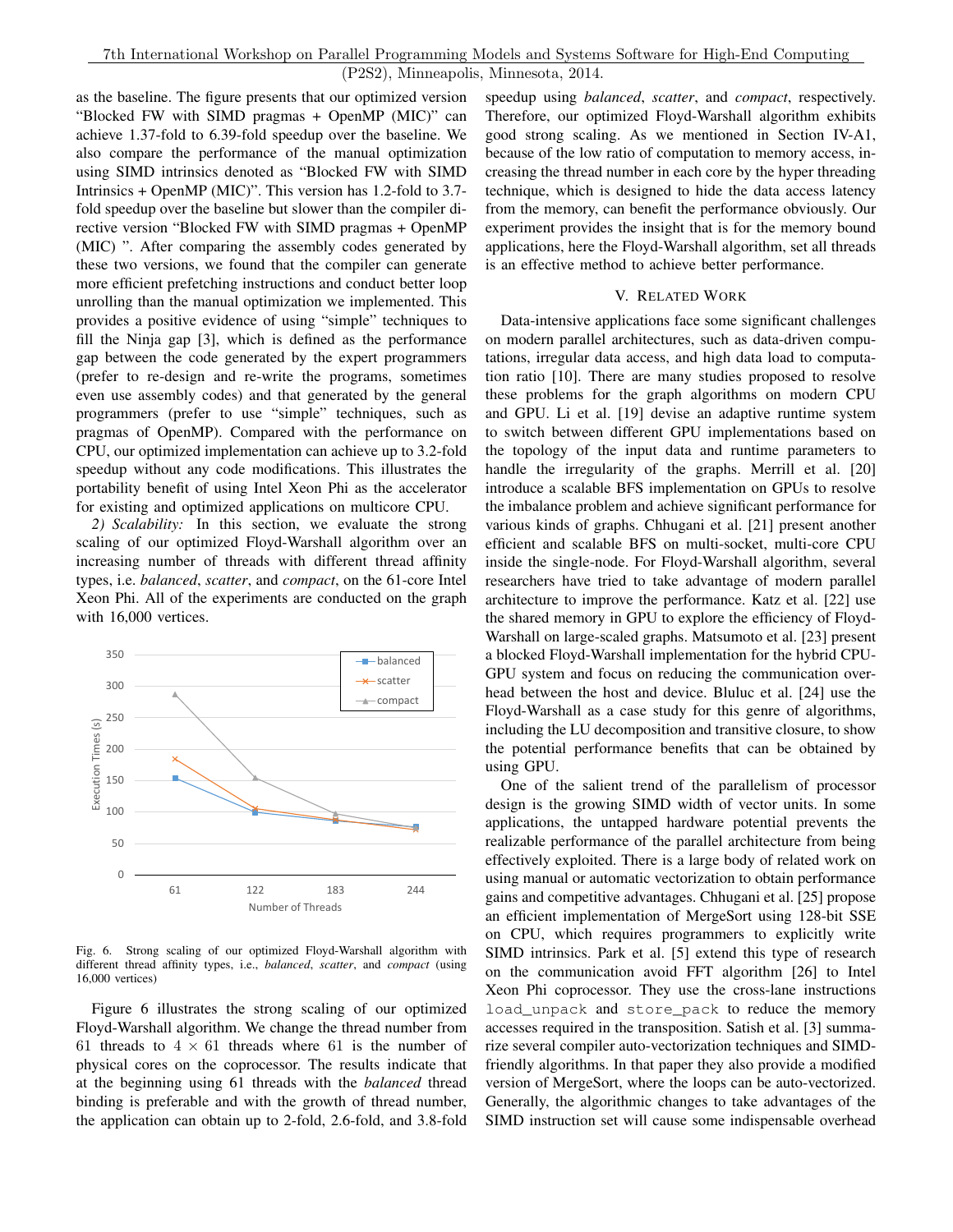by increasing the total computational operations. McFarlin et al. [\[27\]](#page-9-8) conduct a quantitative analysis of vectorization efficiency and present one peephole-based automatic SIMD vectorization system.

With the advent of Intel Xeon Phi co-processors, many applications from different domains are optimized on this architecture. Heinecke et al. [\[4\]](#page-8-3) optimize the Linpack benchmark on Intel Xeon Phi using both of the *native* and hybrid implementation based on a dynamic scheduling scheme. Wende et al. [\[6\]](#page-8-5) extend the Swendsen-Wang multi-cluster algorithms on Xeon Phi and GPU for the simulation of the two- and threedimensional Ising model. In their work, they use the Xeon Phi's SIMD intrinsics to optimize the cluster self-labeling method. Liu et al. [\[28\]](#page-9-9) use a specialized data structure to implement an efficient sparse matrix-vector multiplication on Xeon Phi. For our work in this paper, we focus on using the "simple" method, including the algorithmic adjustments and appropriate compiler directives, to tune a graph processing application and illustrate the parallel programmability on Intel Xeon Phi.

## VI. CONCLUSION

<span id="page-8-7"></span>Intel Xeon Phi architecture provides a promising solution for parallel applications on accelerators, since the program for multicore CPUs can be running directly on it without any modification. However, if the intra- and inter-core parallelism are not utilized appropriately, one can only see a little benefits of such parallel architecture. Besides, the performance of dataintensive applications on Xeon Phi coprocessor is constrained by the memory access bandwidth. Although using AVX-512 registers and SIMD intrinsics of Xeon Phi architecture is a solution for the bandwidth constraint, the programming complexity hinders it to be accepted by most of the application developers. In this paper, we use the Floyd-Warshall algorithm as the case study of data-intensive applications to show the step-by-step performance when porting the default program on Intel Xeon Phi coprocessor. We use the algorithmic adjustments, including the data blocking and the loop reconstruction, and appropriate compiler directives, to achieve significant performance gains. With our optimizations, we observed the 281.7-fold speedup over the default serial implementation. Compared with the default OpenMP implementation, we can achieve up to 6.4-fold speedup on Intel Xeon Phi. In addition, we also observe that the exactly same optimized code on Intel Xeon Phi can get up to 3.2-fold speedup over that on Intel Xeon multicore processor.

In our experiments, we have observed that the manual optimization using the SIMD intrinsics doesn't obtain comparable performance gains as the code optimized by the auto-vectorization of the compiler. There still exist spaces to optimize performance, such as better prefetching and loop unrolling. We also plan to extend our work on other classes of graph processing applications. For example, BFS with the data-driven computation pattern and the poor data locality, may have many challenges while being applied on Intel Xeon Phi. As a result, the road map of our future work has two branches: first is to use the expertise knowledge to optimize the graph applications, and try to generalize the common methods or primitives for the same genre of applications; second is to use the "simple" method using the algorithmic adjustments with the traditional optimizations to achieve good performance. Furthermore, we plan to extend our research on the large scale systems with Intel Xeon Phi coprocessor to match the requirement of data processing in big data era.

#### **REFERENCES**

- <span id="page-8-0"></span>[1] Top500.Org, "Top 500 Supercomputer Sites," 2014. [Online]. Available: <http://www.top500.org>
- <span id="page-8-1"></span>[2] J. D. McCalpin, "STREAM: Sustainable Memory Bandwidth in High Performance Computers," University of Virginia, Tech. Rep., 1991-2007, a continually updated technical report. [Online]. Available: <http://www.cs.virginia.edu/stream/>
- <span id="page-8-2"></span>[3] N. Satish, C. Kim, J. Chhugani, H. Saito, R. Krishnaiyer, M. Smelyanskiy, M. Girkar, and P. Dubey, "Can Traditional Programming Bridge the Ninja Performance Gap for Parallel Computing Applications?" in *Proceedings of the 39th Annual ACM/IEEE International Symposium on Computer Architecture (ISCA)*, 2012.
- <span id="page-8-3"></span>[4] A. Heinecke, K. Vaidyanathan, M. Smelyanskiy, A. Kobotov, R. Dubtsov, G. Henry, A. Shet, G. Chrysos, and P. Dubey, "Design and Implementation of the Linpack Benchmark for Single and Multi-node Systems Based on Intel Xeon Phi Coprocessor," in *Proceedings of the 27th IEEE International Symposium on Parallel Distributed Processing (IPDPS)*, 2013.
- <span id="page-8-4"></span>[5] J. Park, G. Bikshandi, K. Vaidyanathan, P. T. P. Tang, P. Dubey, and D. Kim, "Tera-scale 1D FFT with Low-communication Algorithm and Intel Xeon Phi Coprocessors," in *Proceedings of the 25th IEEE International Conference for High Performance Computing, Networking, Storage and Analysis (SC)*, 2013.
- <span id="page-8-5"></span>[6] F. Wende and T. Steinke, "Swendsen-Wang Multi-cluster Algorithm for the 2D/3D Ising Model on Xeon Phi and GPU," in *Proceedings of the 25th IEEE International Conference for High Performance Computing, Networking, Storage and Analysis (SC)*, 2013.
- <span id="page-8-6"></span>[7] W. Jia, K. A. Shaw, and M. Martonosi, "Starchart: Hardware and Software Optimization Using Recursive Partitioning Regression Trees," in *Proceedings of the 22nd ACM International Conference on Parallel Architectures and Compilation Techniques (PACT)*, 2013.
- <span id="page-8-8"></span>[8] R. W. Floyd, "Algorithm 97: Shortest path," *Communications of the ACM (CACM)*, vol. 5, no. 6, ACM, 1962.
- <span id="page-8-9"></span>[9] S. Warshall, "A Theorem on Boolean Matrices," *Journal of the ACM (JACM)*, vol. 9, no. 1, ACM, 1962.
- <span id="page-8-10"></span>[10] A. Lumsdaine, D. Gregor, B. Hendrickson, and J. W. Berry, "Challenges in Parallel Graph Processing," *Journal of Parallel Processing Letters*, vol. 17, no. 1, World Scientific, 2007.
- <span id="page-8-11"></span>[11] J. L. Hennessy and D. A. Patterson, *Computer Architecture, Fifth Edition: A Quantitative Approach*. Morgan Kaufmann Publishers Inc., 2011.
- <span id="page-8-12"></span>[12] G. Venkataraman, S. Sahni, and S. Mukhopadhyaya, "A Blocked All-Pairs Shortest-Paths Algorithm," *Journal of Experimental Algorithmics (JEA)*, vol. 8, ACM, 2003.
- <span id="page-8-13"></span>[13] Intel Cooperation, "A Guide to Vectorization with Intel C++ Compilers," 2012. [Online]. Available: [http://download-software.intel.](http://download-software.intel.com/sites/default/files/8c/a9/CompilerAutovectorizationGuide.pdf) [com/sites/default/files/8c/a9/CompilerAutovectorizationGuide.pdf](http://download-software.intel.com/sites/default/files/8c/a9/CompilerAutovectorizationGuide.pdf)
- <span id="page-8-14"></span>[14] OpenMP Architecture Review Board, "OpenMP Application Program Interface Version 3.1," 2011. [Online]. Available: [http://www.openmp.](http://www.openmp.org/mp-documents/OpenMP3.1.pdf) [org/mp-documents/OpenMP3.1.pdf](http://www.openmp.org/mp-documents/OpenMP3.1.pdf)
- <span id="page-8-15"></span>[15] A. Ganapathi, K. Datta, A. Fox, and D. Patterson, "A Case for Machine Learning to Optimize Multicore Performance," in *Proceedings of the 1st USENIX Conference on Hot Topics in Parallelism (HotPar)*, 2009.
- <span id="page-8-16"></span>[16] P. J. Joseph, K. Vaswani, and M. J. Thazhuthaveetil, "Construction and Use of Linear Regression Models for Processor Performance Analysis," in *Proceedings of the 12th IEEE International Symposium on High-Performance Computer Architecture (HPCA).*, 2006.
- <span id="page-8-17"></span>[17] Intel Cooperation, "Intel Composer," 2013. [Online]. Available: <http://software.intel.com/en-us/intel-composer-xej>
- <span id="page-8-18"></span>[18] D. A. Bader and K. Madduri, "GTgraph: A Synthetic Graph Generator Suite," 2006. [Online]. Available: [http://www.cse.psu.edu/](http://www.cse.psu.edu/~madduri/software/GTgraph)∼madduri/ [software/GTgraph](http://www.cse.psu.edu/~madduri/software/GTgraph)